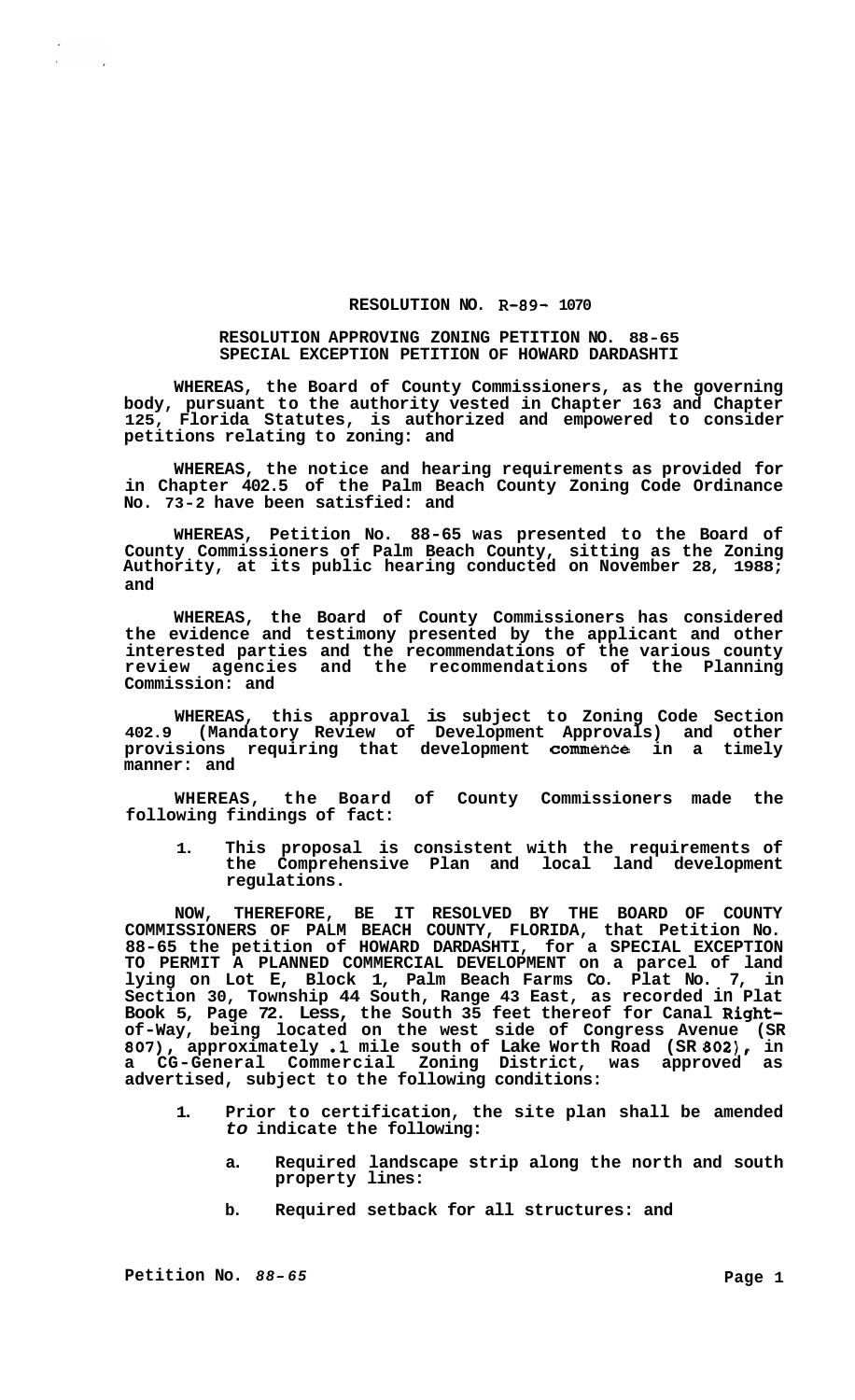- **c. Required six (6) foot high screen enclosure around the trash receptacle.**
- **2. Use of the site shall be limited to 6,020 square feet of office and retail uses.**
- **3. The side and rear facades of the shopping center shall be given architectural treatment consistent with the front of the center to avoid an incompatible industrial appearance impact upon nearby residential development.**
- **4. All mechanical and air conditioning equipment shall be roof mounted and screened with parapets or be contained within the enclosed loading and service area.**
- *5.*  **No stock loading or dumpster pickup will be permitted between the hours of 8:OO P.M. and** *8:OO* **A.M.**
- **6. No storage or placement of any materials, refuse, equipment or accumulated debris shall be permitted in the rear of the shopping center.**
- *7.*  **No parking of any vehicles shall be permitted along the rear of the shopping center except in designated spaces or unloading areas.**
- **8. The site shall be cleared of all prohibitive species prior to the issuance of a building permit.**
- **9. No off-premise signs shall be permitted on the site.**
- **10. All proposed outdoor site lighting used to illuminate the premises shall be low intensity and directed away from adjacent residentially zoned property and shall not exceed twenty-five (25) feet in height.**
- **11. The application and engineering plans, calculations, etc. to construct well and/or septic tank must be submitted to the Health Department prior to site plan approval (or prior to issuance of Building Permit for straight rezoning).**
- **12. The developer shall provide discharge control and treatment for the stormwater runoff in accordance with all applicable agency requirements in effect at the time of the permit application. However, at a minimum, this development shall retain onsite the stonnwater runoff generated by a three (3) year-one (1) hour storm with a total rainfall of 3 inches as required by the Permit Section, Land Development Division. In the event that the subject site abuts a Department of Transportation maintained roadway, concurrent approval from the Florida Department of Transportation will also**  The drainage system shall be maintained **in an acceptable condition as approved by the County Engineer. In the event that the drainage system is not adequately maintained as determined by the County**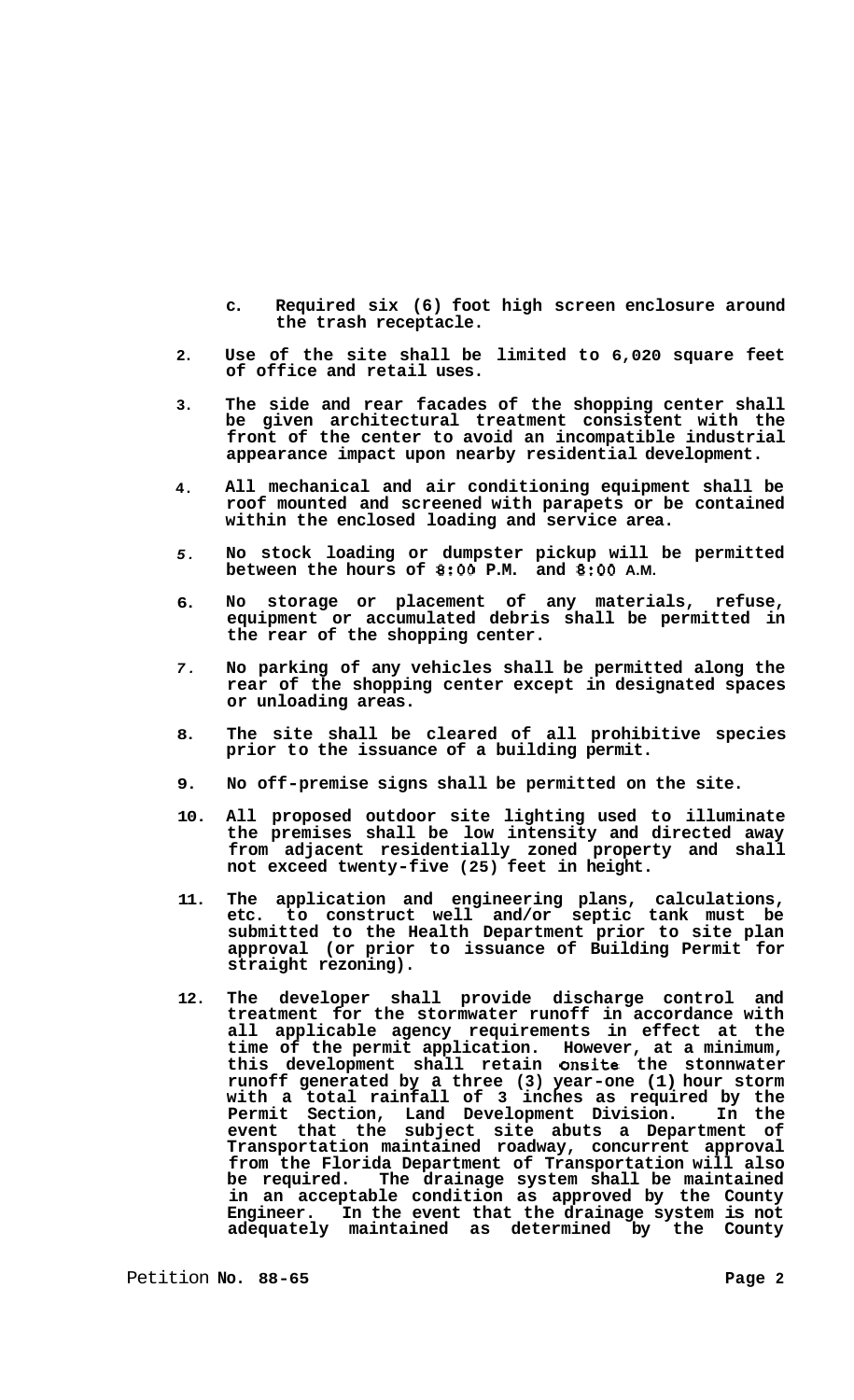**Engineer, this matter will be referred to the Code Enforcement Board for enforcement.** 

- **13. Within 90 days of approval of this project, the property owner shall convey to Palm Beach County by road right-of-way warranty deed for Congress Avenue, 53 feet from centerline free of all encumbrances and encroachments. Petitioner shall provide Palm Beach County with sufficient documentation acceptable to the Right of Way Acquisition Section to ensure that the property is free** of **all encumbrances and encroachments. Right-of-way conveyances shall also include '#Safe Sight**  Corners" where appropriate at intersections as **determined by the County Engineer.**
- **14. The property owner shall pay a Fair Share Fee in the amount and manner required by the "Fair Share Contribution for Road Improvements Ordinancell as it presently exists or as it may from time to time be amended. The Fair Share Fee for this project presently is \$9484 (354 trips X \$26.79 per trip).**
- **15. No entrances shall be allowed along the southern facade of the structure.**
- **16. No building permits shall be issued for Phase I1 of the development as shown in Exhibit No. 21 until public sewer is available and application is approved by the Health Department.**
- **17. At a minimum, the site shall be landscaped as indicated on Exhibit No. 25.**
- **18. Failure to comply with the conditions herein may result in the denial or revocation of a building permit: the issuance of a stop work order: the denial of a Certificate of Occupancy on any building or structure; or the denial or revocation of any permit or approval**  for **any developer-owner, commercial-owner, lessee, or user of the subject property. Appeals from such action may be taken to the Palm Beach County Board of Adjustment or as otherwise provided in the Palm Beach County Zoning Code.**